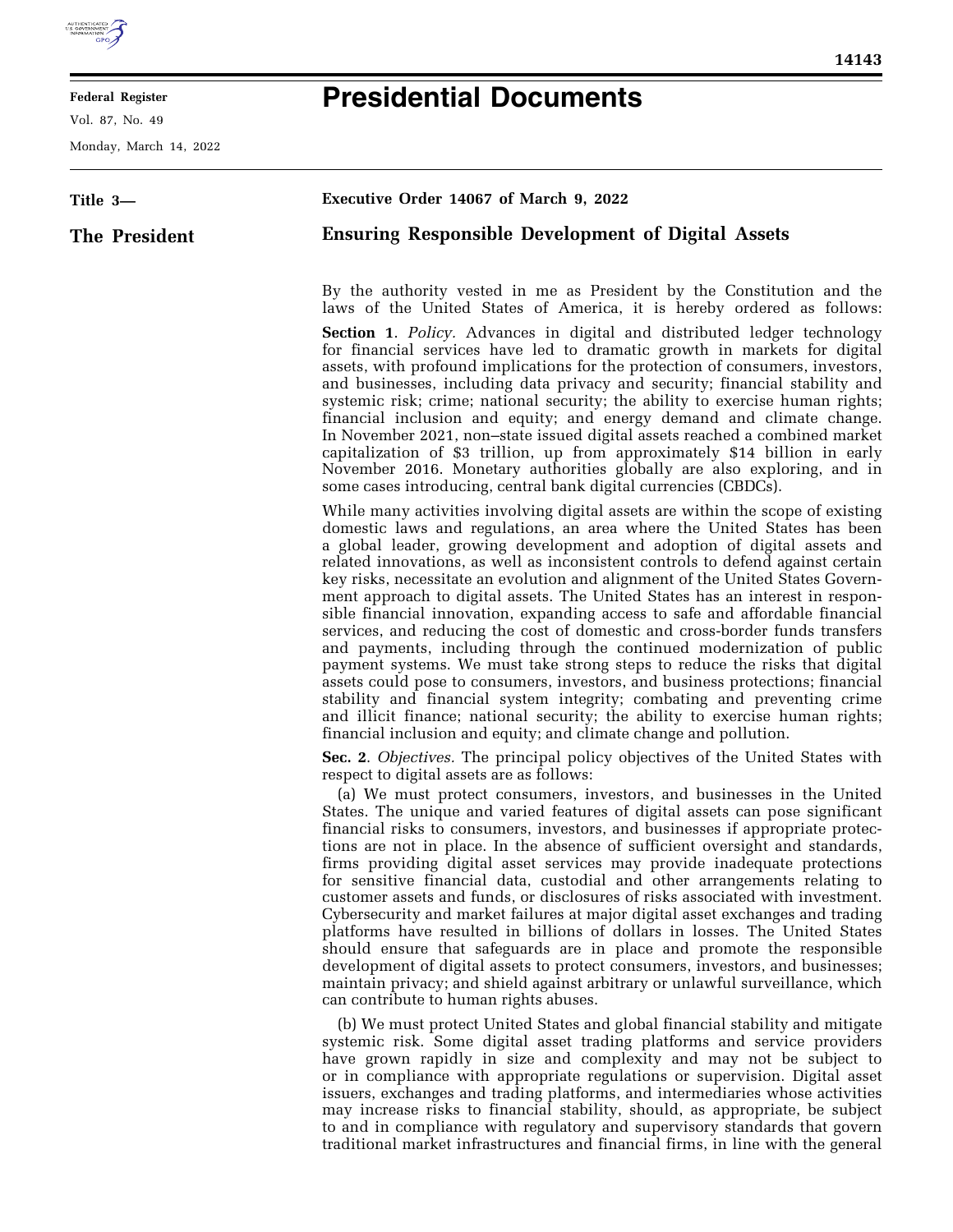principle of ''same business, same risks, same rules.'' The new and unique uses and functions that digital assets can facilitate may create additional economic and financial risks requiring an evolution to a regulatory approach that adequately addresses those risks.

(c) We must mitigate the illicit finance and national security risks posed by misuse of digital assets. Digital assets may pose significant illicit finance risks, including money laundering, cybercrime and ransomware, narcotics and human trafficking, and terrorism and proliferation financing. Digital assets may also be used as a tool to circumvent United States and foreign financial sanctions regimes and other tools and authorities. Further, while the United States has been a leader in setting international standards for the regulation and supervision of digital assets for anti–money laundering and countering the financing of terrorism (AML/CFT), poor or nonexistent implementation of those standards in some jurisdictions abroad can present significant illicit financing risks for the United States and global financial systems. Illicit actors, including the perpetrators of ransomware incidents and other cybercrime, often launder and cash out of their illicit proceeds using digital asset service providers in jurisdictions that have not yet effectively implemented the international standards set by the inter-governmental Financial Action Task Force (FATF). The continued availability of service providers in jurisdictions where international AML/CFT standards are not effectively implemented enables financial activity without illicit finance controls. Growth in decentralized financial ecosystems, peer-to-peer payment activity, and obscured blockchain ledgers without controls to mitigate illicit finance could also present additional market and national security risks in the future. The United States must ensure appropriate controls and accountability for current and future digital assets systems to promote high standards for transparency, privacy, and security—including through regulatory, governance, and technological measures—that counter illicit activities and preserve or enhance the efficacy of our national security tools. When digital assets are abused or used in illicit ways, or undermine national security, it is in the national interest to take actions to mitigate these illicit finance and national security risks through regulation, oversight, law enforcement action, or use of other United States Government authorities.

(d) We must reinforce United States leadership in the global financial system and in technological and economic competitiveness, including through the responsible development of payment innovations and digital assets. The United States has an interest in ensuring that it remains at the forefront of responsible development and design of digital assets and the technology that underpins new forms of payments and capital flows in the international financial system, particularly in setting standards that promote: democratic values; the rule of law; privacy; the protection of consumers, investors, and businesses; and interoperability with digital platforms, legacy architecture, and international payment systems. The United States derives significant economic and national security benefits from the central role that the United States dollar and United States financial institutions and markets play in the global financial system. Continued United States leadership in the global financial system will sustain United States financial power and promote United States economic interests.

(e) We must promote access to safe and affordable financial services. Many Americans are underbanked and the costs of cross-border money transfers and payments are high. The United States has a strong interest in promoting responsible innovation that expands equitable access to financial services, particularly for those Americans underserved by the traditional banking system, including by making investments and domestic and crossborder funds transfers and payments cheaper, faster, and safer, and by promoting greater and more cost-efficient access to financial products and services. The United States also has an interest in ensuring that the benefits of financial innovation are enjoyed equitably by all Americans and that any disparate impacts of financial innovation are mitigated.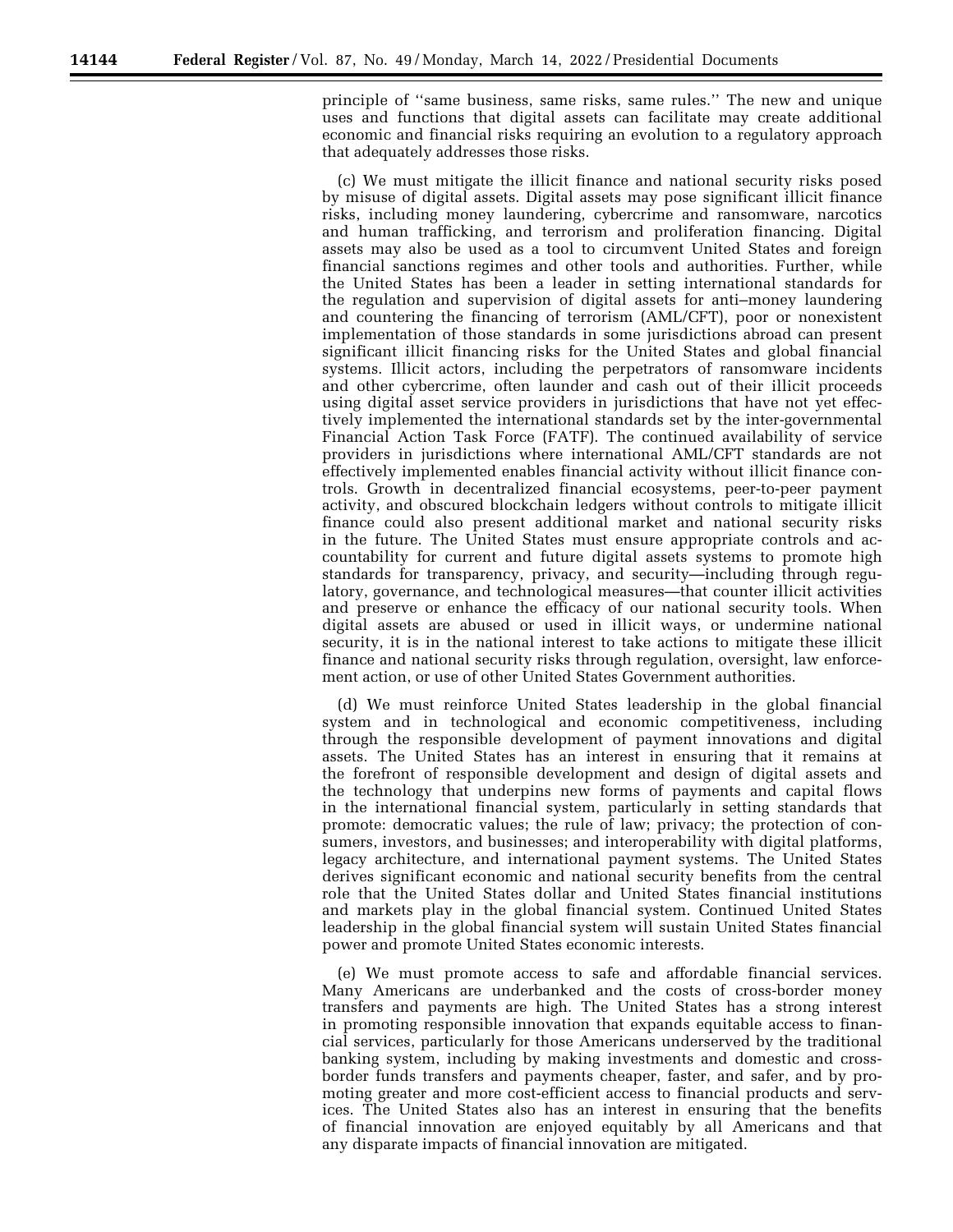(f) We must support technological advances that promote responsible development and use of digital assets. The technological architecture of different digital assets has substantial implications for privacy, national security, the operational security and resilience of financial systems, climate change, the ability to exercise human rights, and other national goals. The United States has an interest in ensuring that digital asset technologies and the digital payments ecosystem are developed, designed, and implemented in a responsible manner that includes privacy and security in their architecture, integrates features and controls that defend against illicit exploitation, and reduces negative climate impacts and environmental pollution, as may result from some cryptocurrency mining.

**Sec. 3**. *Coordination.* The Assistant to the President for National Security Affairs (APNSA) and the Assistant to the President for Economic Policy (APEP) shall coordinate, through the interagency process described in National Security Memorandum 2 of February 4, 2021 (Renewing the National Security Council System), the executive branch actions necessary to implement this order. The interagency process shall include, as appropriate: the Secretary of State, the Secretary of the Treasury, the Secretary of Defense, the Attorney General, the Secretary of Commerce, the Secretary of Labor, the Secretary of Energy, the Secretary of Homeland Security, the Administrator of the Environmental Protection Agency, the Director of the Office of Management and Budget, the Director of National Intelligence, the Director of the Domestic Policy Council, the Chair of the Council of Economic Advisers, the Director of the Office of Science and Technology Policy, the Administrator of the Office of Information and Regulatory Affairs, the Director of the National Science Foundation, and the Administrator of the United States Agency for International Development. Representatives of other executive departments and agencies (agencies) and other senior officials may be invited to attend interagency meetings as appropriate, including, with due respect for their regulatory independence, representatives of the Board of Governors of the Federal Reserve System, the Consumer Financial Protection Bureau (CFPB), the Federal Trade Commission (FTC), the Securities and Exchange Commission (SEC), the Commodity Futures Trading Commission (CFTC), the Federal Deposit Insurance Corporation, the Office of the Comptroller of the Currency, and other Federal regulatory agencies.

**Sec. 4**. *Policy and Actions Related to United States Central Bank Digital Currencies.* (a) The policy of my Administration on a United States CBDC is as follows:

(i) Sovereign money is at the core of a well-functioning financial system, macroeconomic stabilization policies, and economic growth. My Administration places the highest urgency on research and development efforts into the potential design and deployment options of a United States CBDC. These efforts should include assessments of possible benefits and risks for consumers, investors, and businesses; financial stability and systemic risk; payment systems; national security; the ability to exercise human rights; financial inclusion and equity; and the actions required to launch a United States CBDC if doing so is deemed to be in the national interest.

(ii) My Administration sees merit in showcasing United States leadership and participation in international fora related to CBDCs and in multicountry conversations and pilot projects involving CBDCs. Any future dollar payment system should be designed in a way that is consistent with United States priorities (as outlined in section 4(a)(i) of this order) and democratic values, including privacy protections, and that ensures the global financial system has appropriate transparency, connectivity, and platform and architecture interoperability or transferability, as appropriate.

(iii) A United States CBDC may have the potential to support efficient and low-cost transactions, particularly for cross-border funds transfers and payments, and to foster greater access to the financial system, with fewer of the risks posed by private sector-administered digital assets. A United States CBDC that is interoperable with CBDCs issued by other monetary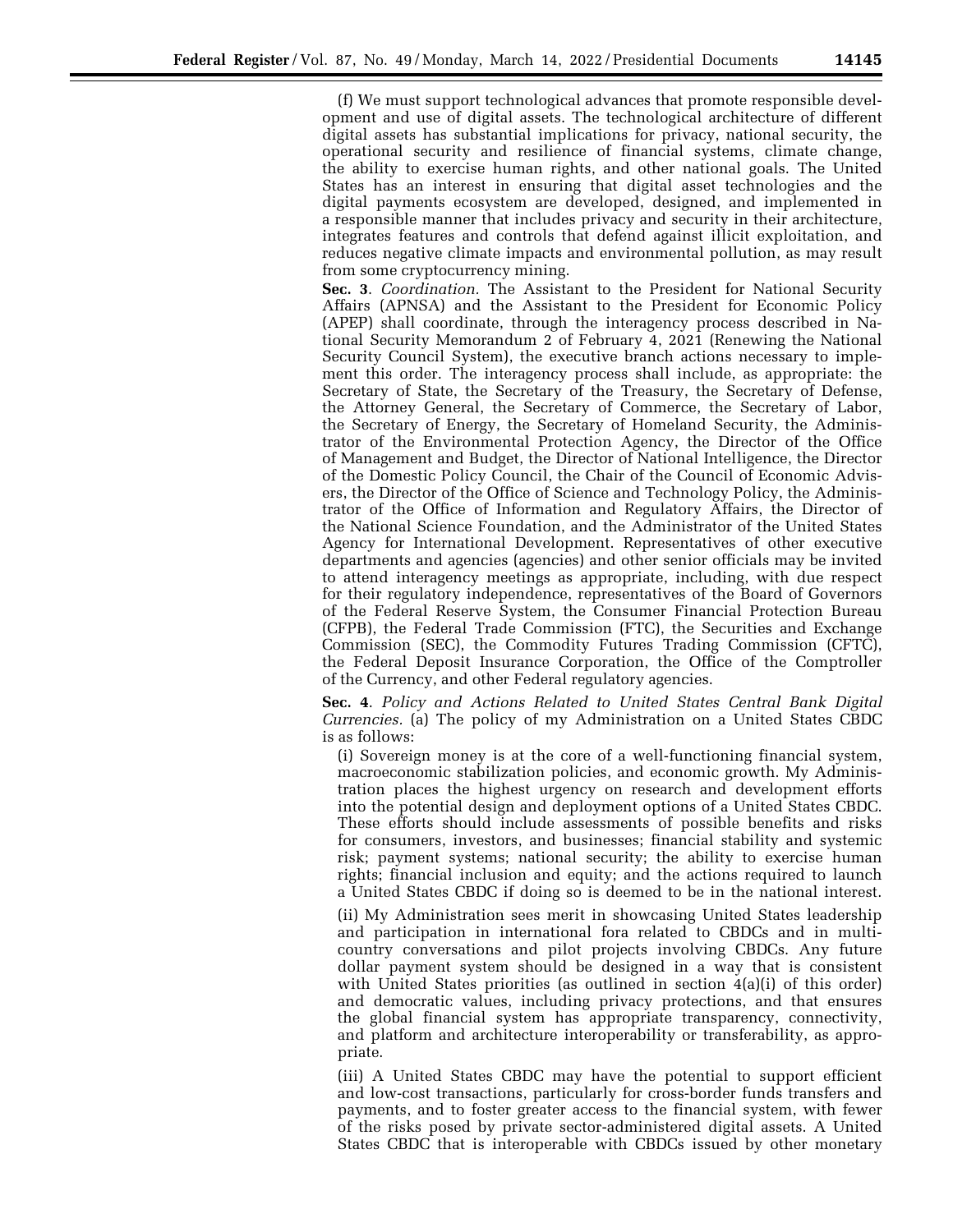authorities could facilitate faster and lower-cost cross-border payments and potentially boost economic growth, support the continued centrality of the United States within the international financial system, and help to protect the unique role that the dollar plays in global finance. There are also, however, potential risks and downsides to consider. We should prioritize timely assessments of potential benefits and risks under various designs to ensure that the United States remains a leader in the international financial system.

(b) Within 180 days of the date of this order, the Secretary of the Treasury, in consultation with the Secretary of State, the Attorney General, the Secretary of Commerce, the Secretary of Homeland Security, the Director of the Office of Management and Budget, the Director of National Intelligence, and the heads of other relevant agencies, shall submit to the President a report on the future of money and payment systems, including the conditions that drive broad adoption of digital assets; the extent to which technological innovation may influence these outcomes; and the implications for the United States financial system, the modernization of and changes to payment systems, economic growth, financial inclusion, and national security. This report shall be coordinated through the interagency process described in section 3 of this order. Based on the potential United States CBDC design options, this report shall include an analysis of:

(i) the potential implications of a United States CBDC, based on the possible design choices, for national interests, including implications for economic growth and stability;

(ii) the potential implications a United States CBDC might have on financial inclusion;

(iii) the potential relationship between a CBDC and private sector-administered digital assets;

(iv) the future of sovereign and privately produced money globally and implications for our financial system and democracy;

(v) the extent to which foreign CBDCs could displace existing currencies and alter the payment system in ways that could undermine United States financial centrality;

(vi) the potential implications for national security and financial crime, including an analysis of illicit financing risks, sanctions risks, other law enforcement and national security interests, and implications for human rights; and

(vii) an assessment of the effects that the growth of foreign CBDCs may have on United States interests generally.

(c) The Chairman of the Board of Governors of the Federal Reserve System (Chairman of the Federal Reserve) is encouraged to continue to research and report on the extent to which CBDCs could improve the efficiency and reduce the costs of existing and future payments systems, to continue to assess the optimal form of a United States CBDC, and to develop a strategic plan for Federal Reserve and broader United States Government action, as appropriate, that evaluates the necessary steps and requirements for the potential implementation and launch of a United States CBDC. The Chairman of the Federal Reserve is also encouraged to evaluate the extent to which a United States CBDC, based on the potential design options, could enhance or impede the ability of monetary policy to function effectively as a critical macroeconomic stabilization tool.

(d) The Attorney General, in consultation with the Secretary of the Treasury and the Chairman of the Federal Reserve, shall:

(i) within 180 days of the date of this order, provide to the President through the APNSA and APEP an assessment of whether legislative changes would be necessary to issue a United States CBDC, should it be deemed appropriate and in the national interest; and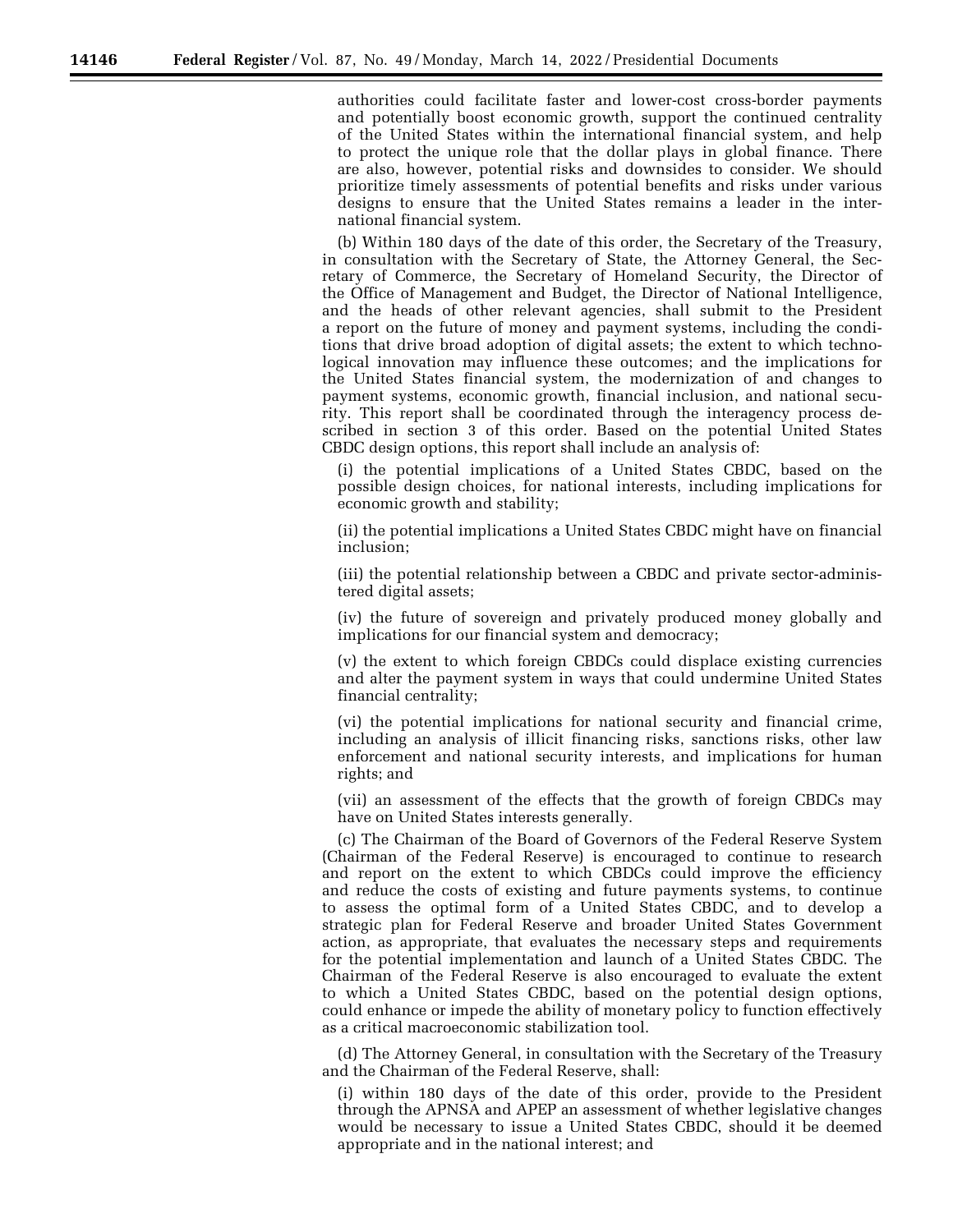(ii) within 210 days of the date of this order, provide to the President through the APNSA and the APEP a corresponding legislative proposal, based on consideration of the report submitted by the Secretary of the Treasury under section 4(b) of this order and any materials developed by the Chairman of the Federal Reserve consistent with section 4(c) of this order.

**Sec. 5**. *Measures to Protect Consumers, Investors, and Businesses.* (a) The increased use of digital assets and digital asset exchanges and trading platforms may increase the risks of crimes such as fraud and theft, other statutory and regulatory violations, privacy and data breaches, unfair and abusive acts or practices, and other cyber incidents faced by consumers, investors, and businesses. The rise in use of digital assets, and differences across communities, may also present disparate financial risk to less informed market participants or exacerbate inequities. It is critical to ensure that digital assets do not pose undue risks to consumers, investors, or businesses, and to put in place protections as a part of efforts to expand access to safe and affordable financial services.

(b) Consistent with the goals stated in section 5(a) of this order:

(i) Within 180 days of the date of this order, the Secretary of the Treasury, in consultation with the Secretary of Labor and the heads of other relevant agencies, including, as appropriate, the heads of independent regulatory agencies such as the FTC, the SEC, the CFTC, Federal banking agencies, and the CFPB, shall submit to the President a report, or section of the report required by section 4 of this order, on the implications of developments and adoption of digital assets and changes in financial market and payment system infrastructures for United States consumers, investors, businesses, and for equitable economic growth. One section of the report shall address the conditions that would drive mass adoption of different types of digital assets and the risks and opportunities such growth might present to United States consumers, investors, and businesses, including a focus on how technological innovation may impact these efforts and with an eye toward those most vulnerable to disparate impacts. The report shall also include policy recommendations, including potential regulatory and legislative actions, as appropriate, to protect United States consumers, investors, and businesses, and support expanding access to safe and affordable financial services. The report shall be coordinated through the interagency process described in section 3 of this order.

(ii) Within 180 days of the date of this order, the Director of the Office of Science and Technology Policy and the Chief Technology Officer of the United States, in consultation with the Secretary of the Treasury, the Chairman of the Federal Reserve, and the heads of other relevant agencies, shall submit to the President a technical evaluation of the technological infrastructure, capacity, and expertise that would be necessary at relevant agencies to facilitate and support the introduction of a CBDC system should one be proposed. The evaluation should specifically address the technical risks of the various designs, including with respect to emerging and future technological developments, such as quantum computing. The evaluation should also include any reflections or recommendations on how the inclusion of digital assets in Federal processes may affect the work of the United States Government and the provision of Government services, including risks and benefits to cybersecurity, customer experience, and social-safety-net programs. The evaluation shall be coordinated through the interagency process described in section 3 of this order.

(iii) Within 180 days of the date of this order, the Attorney General, in consultation with the Secretary of the Treasury and the Secretary of Homeland Security, shall submit to the President a report on the role of law enforcement agencies in detecting, investigating, and prosecuting criminal activity related to digital assets. The report shall include any recommendations on regulatory or legislative actions, as appropriate.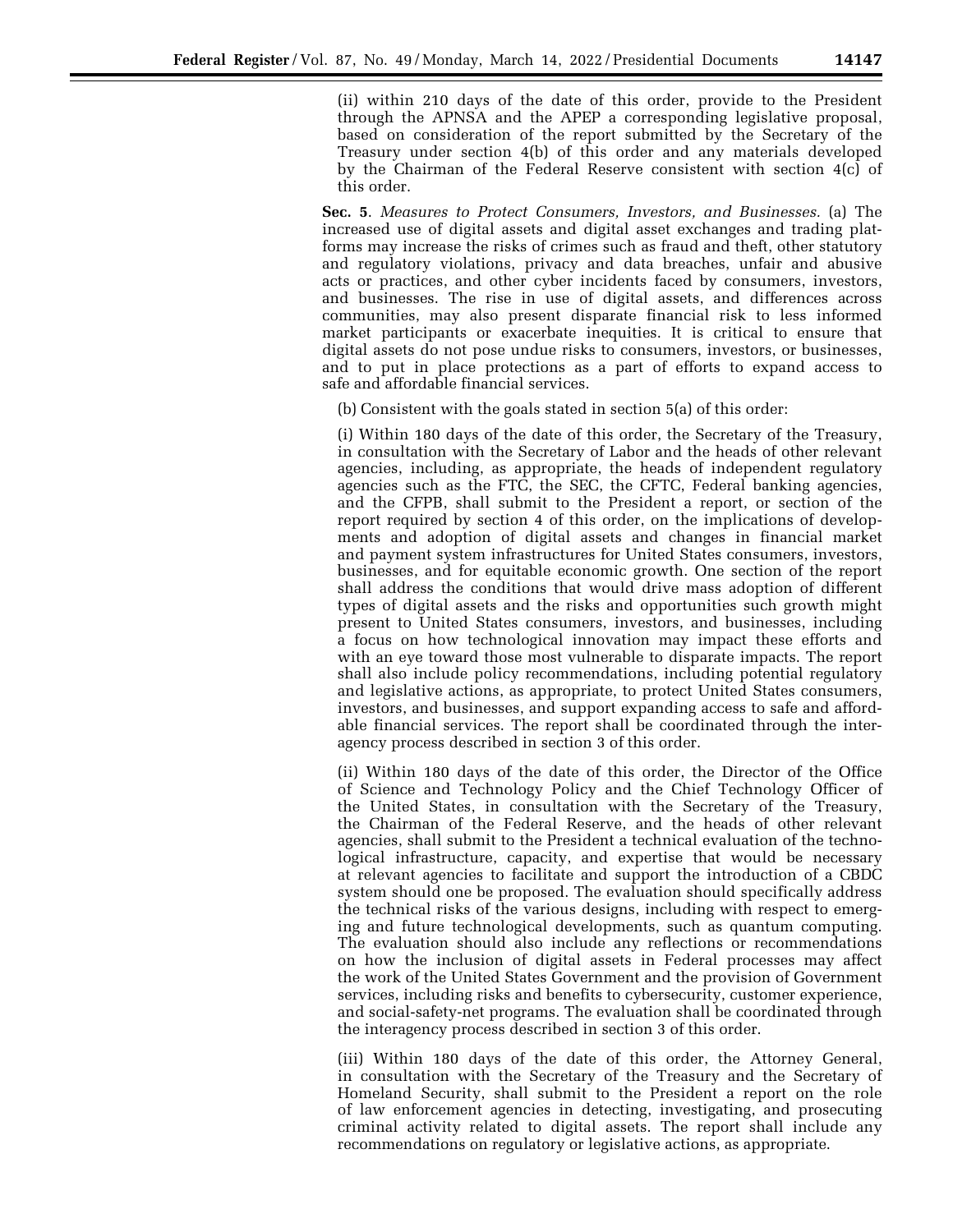(iv) The Attorney General, the Chair of the FTC, and the Director of the CFPB are each encouraged to consider what, if any, effects the growth of digital assets could have on competition policy.

(v) The Chair of the FTC and the Director of the CFPB are each encouraged to consider the extent to which privacy or consumer protection measures within their respective jurisdictions may be used to protect users of digital assets and whether additional measures may be needed.

(vi) The Chair of the SEC, the Chairman of the CFTC, the Chairman of the Federal Reserve, the Chairperson of the Board of Directors of the Federal Deposit Insurance Corporation, and the Comptroller of the Currency are each encouraged to consider the extent to which investor and market protection measures within their respective jurisdictions may be used to address the risks of digital assets and whether additional measures may be needed.

(vii) Within 180 days of the date of this order, the Director of the Office of Science and Technology Policy, in consultation with the Secretary of the Treasury, the Secretary of Energy, the Administrator of the Environmental Protection Agency, the Chair of the Council of Economic Advisers, the Assistant to the President and National Climate Advisor, and the heads of other relevant agencies, shall submit a report to the President on the connections between distributed ledger technology and short-, medium-, and long-term economic and energy transitions; the potential for these technologies to impede or advance efforts to tackle climate change at home and abroad; and the impacts these technologies have on the environment. This report shall be coordinated through the interagency process described in section 3 of this order. The report should also address the effect of cryptocurrencies' consensus mechanisms on energy usage, including research into potential mitigating measures and alternative mechanisms of consensus and the design tradeoffs those may entail. The report should specifically address:

(A) potential uses of blockchain that could support monitoring or mitigating technologies to climate impacts, such as exchanging of liabilities for greenhouse gas emissions, water, and other natural or environmental assets; and

(B) implications for energy policy, including as it relates to grid management and reliability, energy efficiency incentives and standards, and sources of energy supply.

(viii) Within 1 year of submission of the report described in section 5(b)(vii) of this order, the Director of the Office of Science and Technology Policy, in consultation with the Secretary of the Treasury, the Secretary of Energy, the Administrator of the Environmental Protection Agency, the Chair of the Council of Economic Advisers, and the heads of other relevant agencies, shall update the report described in section 5(b)(vii) of this order, including to address any knowledge gaps identified in such report.

**Sec. 6**. *Actions to Promote Financial Stability, Mitigate Systemic Risk, and Strengthen Market Integrity.* (a) Financial regulators—including the SEC, the CFTC, and the CFPB and Federal banking agencies—play critical roles in establishing and overseeing protections across the financial system that safeguard its integrity and promote its stability. Since 2017, the Secretary of the Treasury has convened the Financial Stability Oversight Council (FSOC) to assess the financial stability risks and regulatory gaps posed by the ongoing adoption of digital assets. The United States must assess and take steps to address risks that digital assets pose to financial stability and financial market integrity.

(b) Within 210 days of the date of this order, the Secretary of the Treasury should convene the FSOC and produce a report outlining the specific financial stability risks and regulatory gaps posed by various types of digital assets and providing recommendations to address such risks. As the Secretary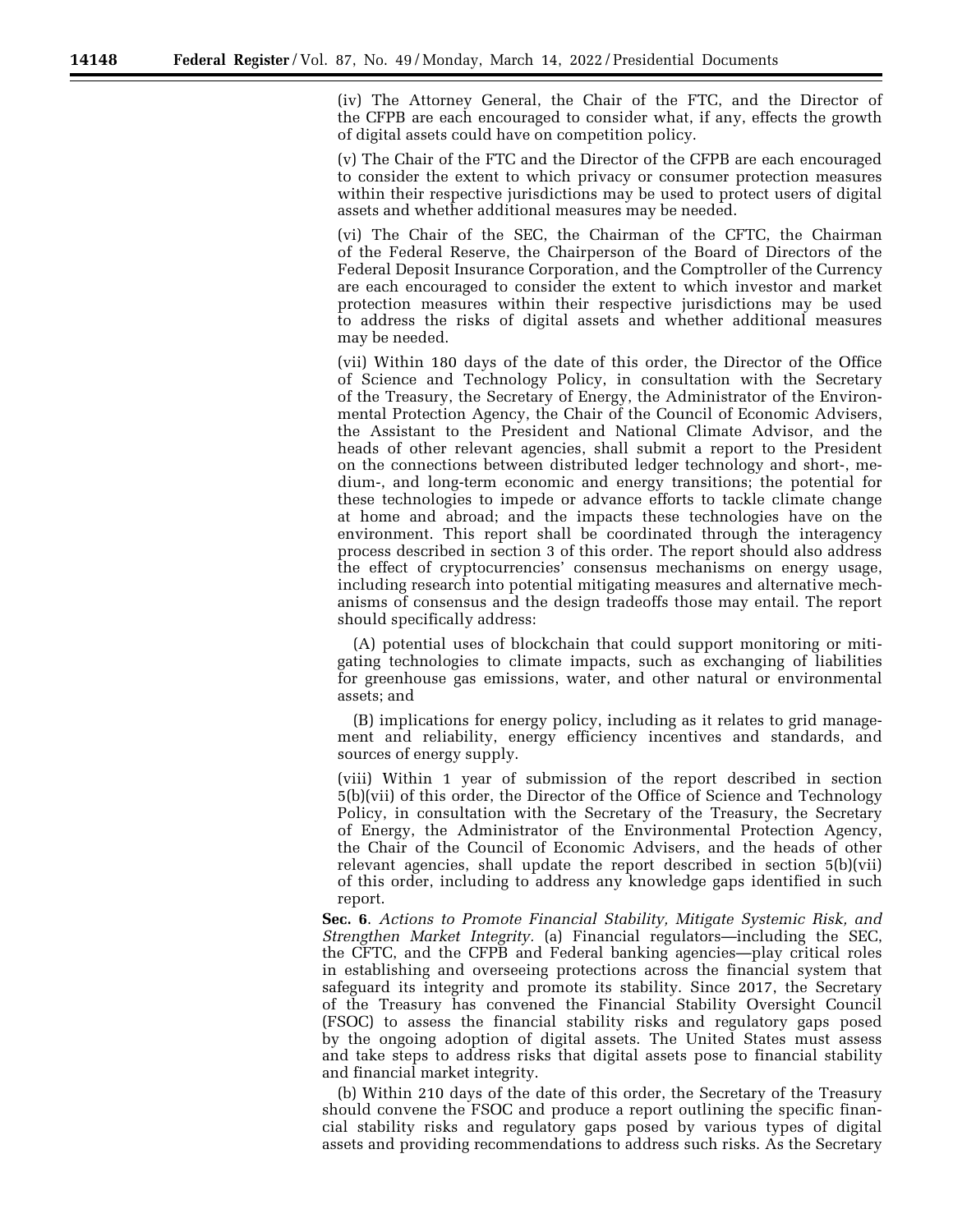of the Treasury and the FSOC deem appropriate, the report should consider the particular features of various types of digital assets and include recommendations that address the identified financial stability risks posed by these digital assets, including any proposals for additional or adjusted regulation and supervision as well as for new legislation. The report should take account of the prior analyses and assessments of the FSOC, agencies, and the President's Working Group on Financial Markets, including the ongoing work of the Federal banking agencies, as appropriate.

**Sec. 7**. *Actions to Limit Illicit Finance and Associated National Security Risks.* (a) Digital assets have facilitated sophisticated cybercrime-related financial networks and activity, including through ransomware activity. The growing use of digital assets in financial activity heightens risks of crimes such as money laundering, terrorist and proliferation financing, fraud and theft schemes, and corruption. These illicit activities highlight the need for ongoing scrutiny of the use of digital assets, the extent to which technological innovation may impact such activities, and exploration of opportunities to mitigate these risks through regulation, supervision, public-private engagement, oversight, and law enforcement.

(b) Within 90 days of submission to the Congress of the National Strategy for Combating Terrorist and Other Illicit Financing, the Secretary of the Treasury, the Secretary of State, the Attorney General, the Secretary of Commerce, the Secretary of Homeland Security, the Director of the Office of Management and Budget, the Director of National Intelligence, and the heads of other relevant agencies may each submit to the President supplemental annexes, which may be classified or unclassified, to the Strategy offering additional views on illicit finance risks posed by digital assets, including cryptocurrencies, stablecoins, CBDCs, and trends in the use of digital assets by illicit actors.

(c) Within 120 days of submission to the Congress of the National Strategy for Combating Terrorist and Other Illicit Financing, the Secretary of the Treasury, in consultation with the Secretary of State, the Attorney General, the Secretary of Commerce, the Secretary of Homeland Security, the Director of the Office of Management and Budget, the Director of National Intelligence, and the heads of other relevant agencies shall develop a coordinated action plan based on the Strategy's conclusions for mitigating the digital-assetrelated illicit finance and national security risks addressed in the updated strategy. This action plan shall be coordinated through the interagency process described in section 3 of this order. The action plan shall address the role of law enforcement and measures to increase financial services providers' compliance with AML/CFT obligations related to digital asset activities.

(d) Within 120 days following completion of all of the following reports the National Money Laundering Risk Assessment; the National Terrorist Financing Risk Assessment; the National Proliferation Financing Risk Assessment; and the updated National Strategy for Combating Terrorist and Other Illicit Financing—the Secretary of the Treasury shall notify the relevant agencies through the interagency process described in section 3 of this order on any pending, proposed, or prospective rulemakings to address digital asset illicit finance risks. The Secretary of the Treasury shall consult with and consider the perspectives of relevant agencies in evaluating opportunities to mitigate such risks through regulation.

**Sec. 8**. *Policy and Actions Related to Fostering International Cooperation and United States Competitiveness.* (a) The policy of my Administration on fostering international cooperation and United States competitiveness with respect to digital assets and financial innovation is as follows:

(i) Technology-driven financial innovation is frequently cross-border and therefore requires international cooperation among public authorities. This cooperation is critical to maintaining high regulatory standards and a level playing field. Uneven regulation, supervision, and compliance across jurisdictions creates opportunities for arbitrage and raises risks to financial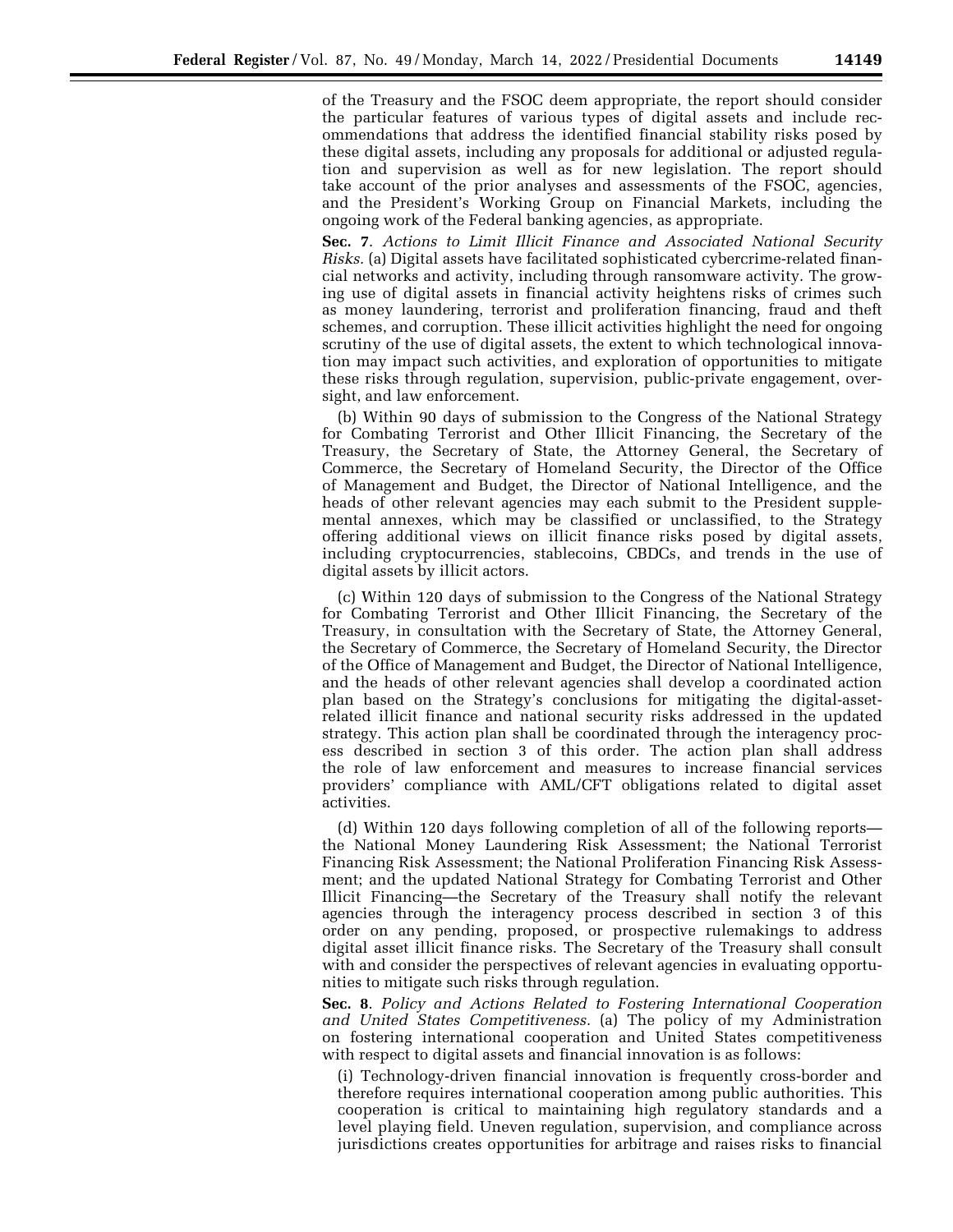stability and the protection of consumers, investors, businesses, and markets. Inadequate AML/CFT regulation, supervision, and enforcement by other countries challenges the ability of the United States to investigate illicit digital asset transaction flows that frequently jump overseas, as is often the case in ransomware payments and other cybercrime-related money laundering. There must also be cooperation to reduce inefficiencies in international funds transfer and payment systems.

(ii) The United States Government has been active in international fora and through bilateral partnerships on many of these issues and has a robust agenda to continue this work in the coming years. While the United States held the position of President of the FATF, the United States led the group in developing and adopting the first international standards on digital assets. The United States must continue to work with international partners on standards for the development and appropriate interoperability of digital payment architectures and CBDCs to reduce payment inefficiencies and ensure that any new funds transfer and payment systems are consistent with United States values and legal requirements.

(iii) While the United States held the position of President of the 2020 G7, the United States established the G7 Digital Payments Experts Group to discuss CBDCs, stablecoins, and other digital payment issues. The G7 report outlining a set of policy principles for CBDCs is an important contribution to establishing guidelines for jurisdictions for the exploration and potential development of CBDCs. While a CBDC would be issued by a country's central bank, the supporting infrastructure could involve both public and private participants. The G7 report highlighted that any CBDC should be grounded in the G7's long-standing public commitments to transparency, the rule of law, and sound economic governance, as well as the promotion of competition and innovation.

(iv) The United States continues to support the G20 roadmap for addressing challenges and frictions with cross-border funds transfers and payments for which work is underway, including work on improvements to existing systems for cross-border funds transfers and payments, the international dimensions of CBDC designs, and the potential of well-regulated stablecoin arrangements. The international Financial Stability Board (FSB), together with standard-setting bodies, is leading work on issues related to stablecoins, cross-border funds transfers and payments, and other international dimensions of digital assets and payments, while FATF continues its leadership in setting AML/CFT standards for digital assets. Such international work should continue to address the full spectrum of issues and challenges raised by digital assets, including financial stability, consumer, investor, and business risks, and money laundering, terrorist financing, proliferation financing, sanctions evasion, and other illicit activities.

(v) My Administration will elevate the importance of these topics and expand engagement with our critical international partners, including through fora such as the G7, G20, FATF, and FSB. My Administration will support the ongoing international work and, where appropriate, push for additional work to drive development and implementation of holistic standards, cooperation and coordination, and information sharing. With respect to digital assets, my Administration will seek to ensure that our core democratic values are respected; consumers, investors, and businesses are protected; appropriate global financial system connectivity and platform and architecture interoperability are preserved; and the safety and soundness of the global financial system and international monetary system are maintained.

(b) In furtherance of the policy stated in section 8(a) of this order:

(i) Within 120 days of the date of this order, the Secretary of the Treasury, in consultation with the Secretary of State, the Secretary of Commerce, the Administrator of the United States Agency for International Development, and the heads of other relevant agencies, shall establish a framework for interagency international engagement with foreign counterparts and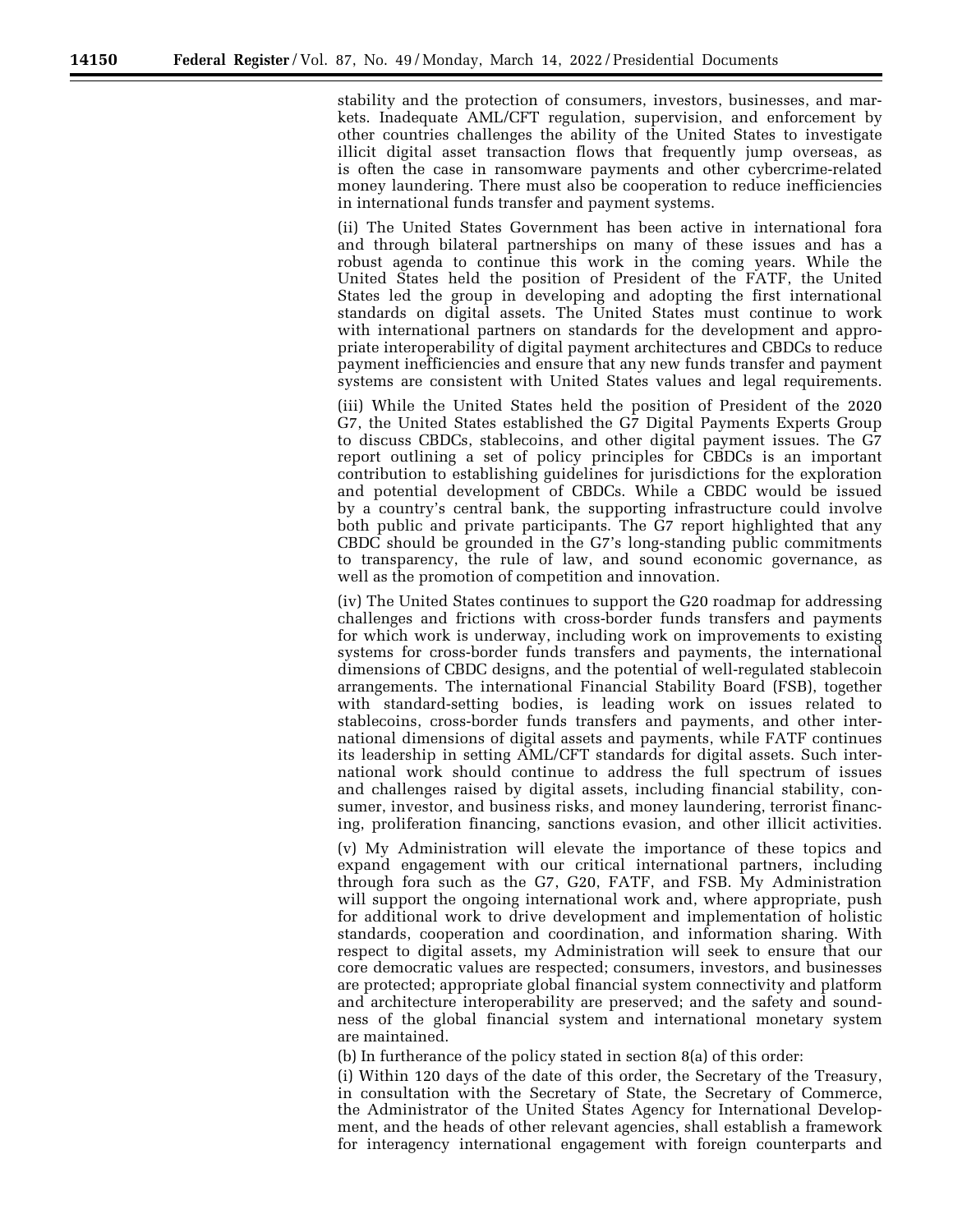in international fora to, as appropriate, adapt, update, and enhance adoption of global principles and standards for how digital assets are used and transacted, and to promote development of digital asset and CBDC technologies consistent with our values and legal requirements. This framework shall be coordinated through the interagency process described in section 3 of this order. This framework shall include specific and prioritized lines of effort and coordinated messaging; interagency engagement and activities with foreign partners, such as foreign assistance and capacity-building efforts and coordination of global compliance; and wholeof-government efforts to promote international principles, standards, and best practices. This framework should reflect ongoing leadership by the Secretary of the Treasury and financial regulators in relevant international financial standards bodies, and should elevate United States engagement on digital assets issues in technical standards bodies and other international fora to promote development of digital asset and CBDC technologies consistent with our values.

(ii) Within 1 year of the date of the establishment of the framework required by section 8(b)(i) of this order, the Secretary of the Treasury, in consultation with the Secretary of State, the Secretary of Commerce, the Director of the Office of Management and Budget, the Administrator of the United States Agency for International Development, and the heads of other relevant agencies as appropriate, shall submit a report to the President on priority actions taken under the framework and its effectiveness. This report shall be coordinated through the interagency process described in section 3 of this order.

(iii) Within 180 days of the date of this order, the Secretary of Commerce, in consultation with the Secretary of State, the Secretary of the Treasury, and the heads of other relevant agencies, shall establish a framework for enhancing United States economic competitiveness in, and leveraging of, digital asset technologies. This framework shall be coordinated through the interagency process described in section 3 of this order.

(iv) Within 90 days of the date of this order, the Attorney General, in consultation with the Secretary of State, the Secretary of the Treasury, and the Secretary of Homeland Security, shall submit a report to the President on how to strengthen international law enforcement cooperation for detecting, investigating, and prosecuting criminal activity related to digital assets.

**Sec. 9**. *Definitions.* For the purposes of this order:

(a) The term ''blockchain'' refers to distributed ledger technologies where data is shared across a network that creates a digital ledger of verified transactions or information among network participants and the data are typically linked using cryptography to maintain the integrity of the ledger and execute other functions, including transfer of ownership or value.

(b) The term ''central bank digital currency'' or ''CBDC'' refers to a form of digital money or monetary value, denominated in the national unit of account, that is a direct liability of the central bank.

(c) The term ''cryptocurrencies'' refers to a digital asset, which may be a medium of exchange, for which generation or ownership records are supported through a distributed ledger technology that relies on cryptography, such as a blockchain.

(d) The term ''digital assets'' refers to all CBDCs, regardless of the technology used, and to other representations of value, financial assets and instruments, or claims that are used to make payments or investments, or to transmit or exchange funds or the equivalent thereof, that are issued or represented in digital form through the use of distributed ledger technology. For example, digital assets include cryptocurrencies, stablecoins, and CBDCs. Regardless of the label used, a digital asset may be, among other things, a security, a commodity, a derivative, or other financial product.